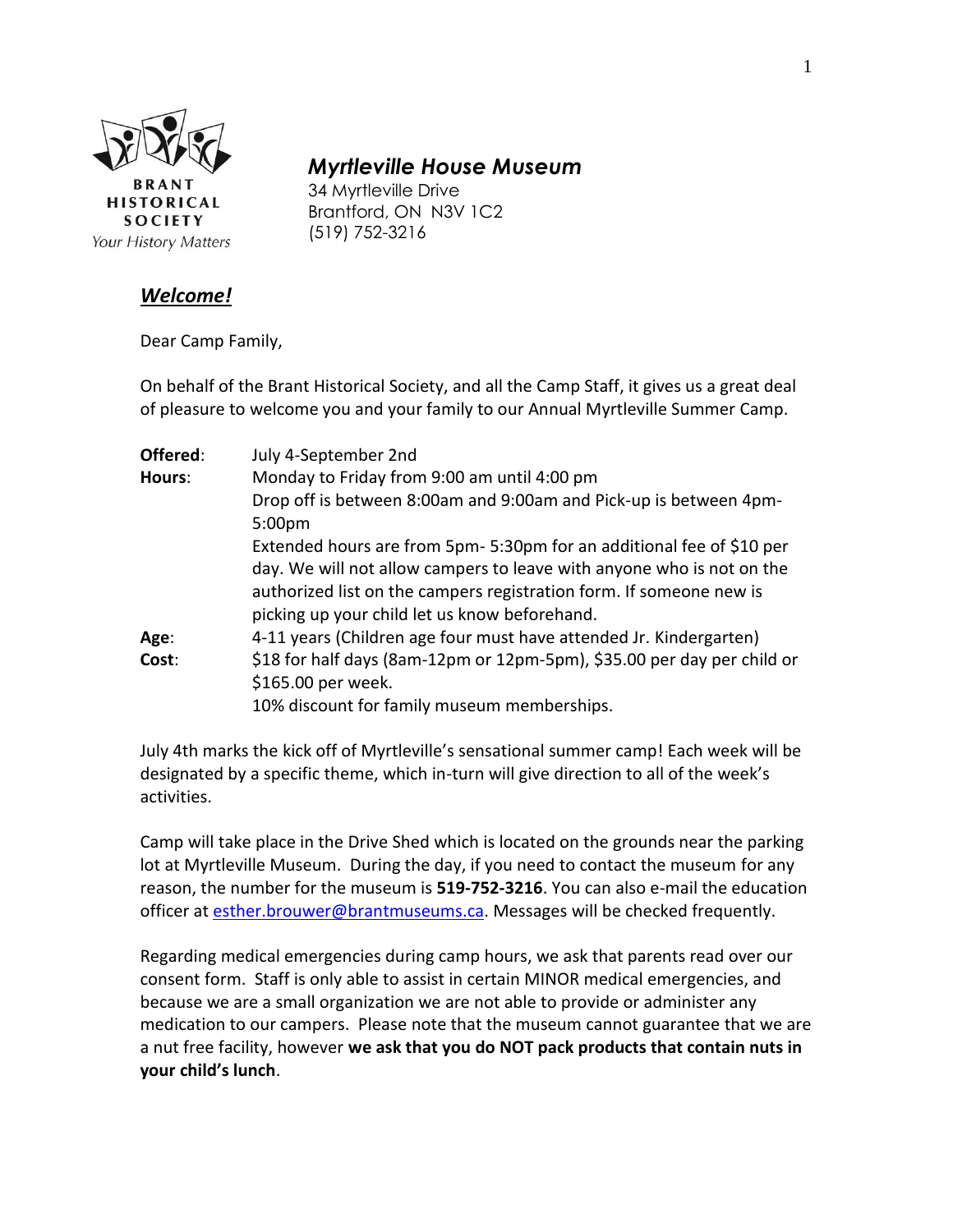On **Wednesdays**, **weather permitting**, we will be travelling to Anne Good Park on Allensgate Drive, a short, 2 minute walk from the museum. Permission forms will be handed out weekly on **Monday morning** and must be returned by the **Wednesday morning of that same week**. For those campers not attending the park, alterative programming will be provided at the museum**.** These activities will include colouring sheets to that week's theme or a selection of board games.

Lost and Found will be kept at camp and campers will be asked to check it at the end of each day.

We encourage all of our camp families to call Myrtleville if they have any further questions regarding our programs. We look forward to seeing our campers this summer and will work enthusiastically to make our camp a positive and memorable experience!

## **Camper's Check-List!**

- 1. Extra face masks
- 2. Personal hand sanitizer
- 3. Hat
- 4. Sunscreen and bug repellant (We ask for sunscreen to be applied in the morning before camp and campers will be asked to re-apply before lunch recess at 12:30)
- 5. Lunch and **nut-free** snacks
- 6. **Labeled and refillable water bottle!**
- 7. Extra clothing
- 8. Labels all personal items should be labeled.
- 9. Swim suit and towel.
- 10. Please do **NOT** bring toys or personal items that can be lost, broken or are distracting. Myrtleville is not responsible for lost personal belongings.
- 11. Please do not send electronic games with your child. If your child brings a cell phone they must keep it in their backpack.
- 12. Proper footwear. Flip flops are discouraged.

## **Daily Safety Guide for COVID-19\*\*\***

Our staff is committed to making sure Myrtleville is the safest environment possible for your children, therefore the following steps will be taken daily:

- Parents are requested to complete a daily screening for your children before arrival on site. Email or Print results for supervisors records. (https://covid-19.ontario.ca/schoolscreening/ )

- If a daily screening test has not been completed prior to arrival, staff will begin an active screening before the camper is signed in. If you have a printed copy of your child's screening test, give it to the staff to collect, ensuring the name and date are on the form.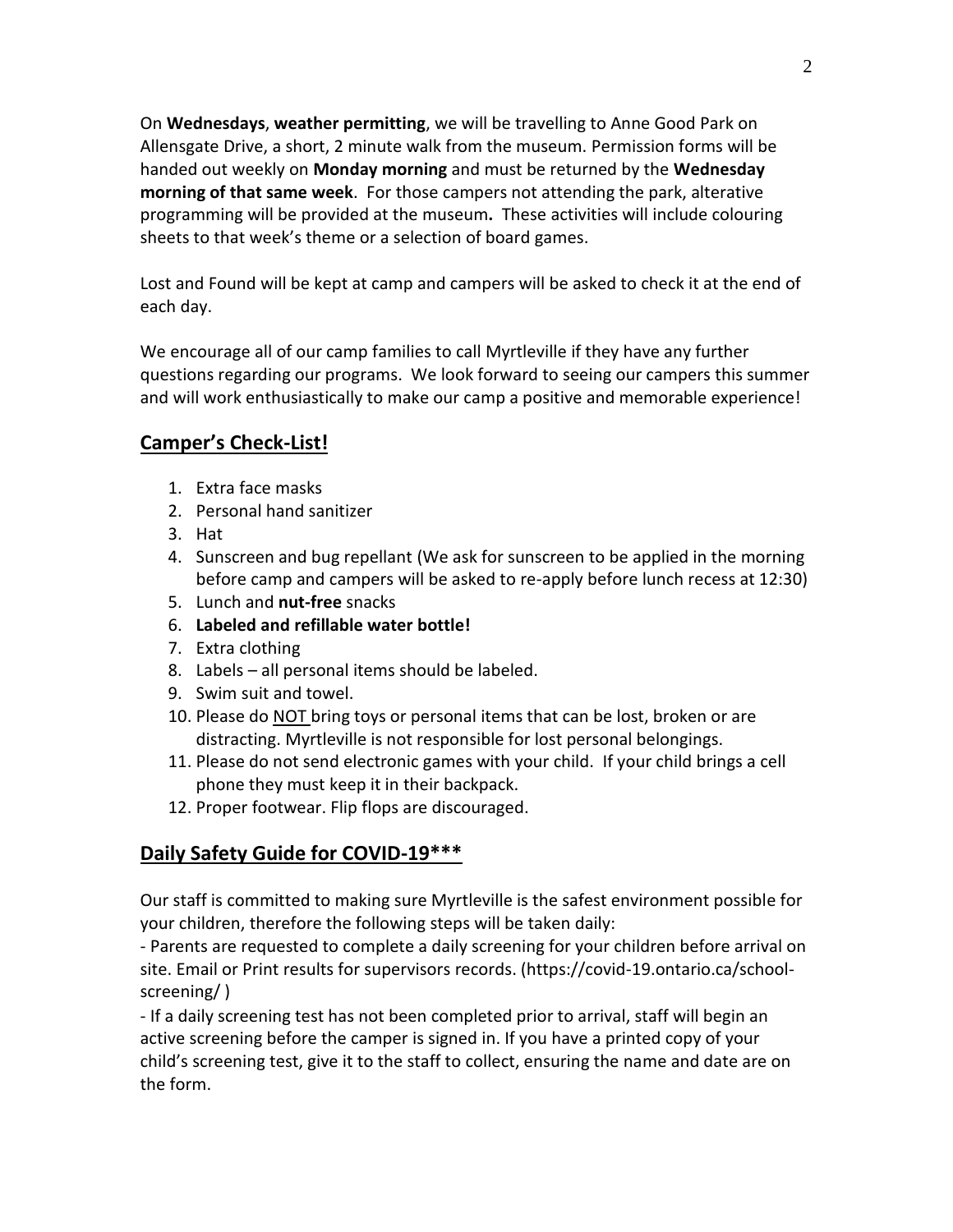- Staff will be keeping a daily record of individuals entering the camp setting (name, time of arrival/departure, screening completion, etc.) to facilitate contact tracing as required.

- Cleaning and disinfecting frequently touched surfaces at least twice a day. (This includes eating areas, light switches, sports equipment, toys, water cooler knobs, and washrooms)

- Ensuring handwashing or alcohol-based hand-rub is happening frequently with all campers.

- Ensuring water coolers remain filled and used only for refilling camper's water bottles or disposable cups, or washing hands.

-Ensuring all children in grade 1 as of September 1st 2021 are wearing masks when indoors or within 2m of each other (this includes the driveshed). Use of masks is not required for outdoor camp activities IF physical distancing of 2m can be maintained between campers.

- If food distribution happens (for baked goods, frozen treats, etc.) it will be done by one staff member wearing gloves and PPE. This means that our regular rules around baking will be changed to accommodate this new safety measure.

#### **\*\*\*COVID-19 measures subject to change per Provincial Public Health mandates**

#### **Code of Conduct for Myrtleville House Camps**

All staff, youth leaders and campers should be aware of the following rules. Parents are asked to please review the code of conduct with your child prior to camp. Thank you!

- 1. The Golden Rule treat others as you would like to be treated.
- 2. Listen to what others are saying and they will listen to you.
- 3. Respect the personal belongings of everyone at camp.
- 4. If you find something that does not belong to you, please return the item to a Camp Counsellor.
- 5. No running in the buildings.
- 6. No swearing or abusive language or gesture will be tolerated.
- 7. Please put garbage in the designated garbage containers.
- 8. Any problems, issues or concerns should be directed to a Camp Counsellor.
- 9. First Aid will be administered by those staff members who are currently certified.
- 10. Lunch is eaten inside or outside (weather permitting) on the picnic tables located on the lawn.
- 11. Do not touch museum artifacts unless you are given permission.
- 12. There is no outside play allowed near the gardens or near the 1913 house located next door to Myrtleville House Museum.
- 13. Do not throw stones or sticks.
- 14. The parking lot and driveway are not play areas. No running in the parking lot.
- 15. Please do not climb the trees and shrubs.
- 16. Please leave wildlife in their natural habitat
- 17. Campers will store their belongings in the designated areas.
- 18. Please remember to take home all crafts.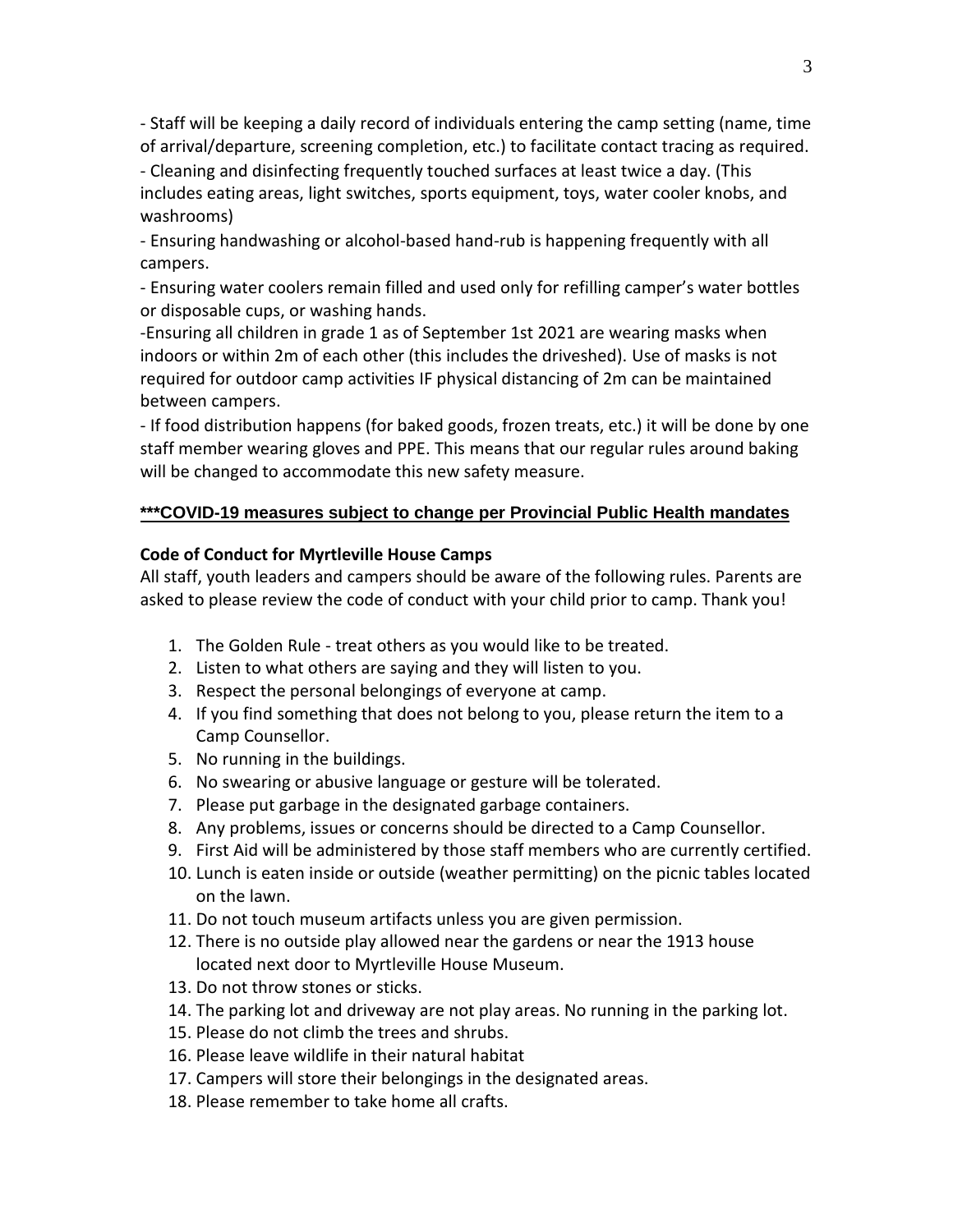- 19. The 1-2-3 Rule will be followed and will be issued by a camp counsellor. If your behaviour requires you to have a "time out," your first time will be to sit out for as many minutes as your age. Your second time out will be for twice your age. After this, any further misbehaviour will result in a phone call to your parents. If misbehaviour continues, you may be asked to leave camp.
- 20. Campers must be respectful of our neighbours. We ask campers to not intentionally throw any items over the fences to our neighbours backyards and be considerate of their noise volume particularly in the morning.

#### **Behaviour Procedure and Anti-bullying Policy Myrtleville House Museum Summer Camp**

The purpose of this policy is to ensure every child feels safe and comfortable at our summer camp.

Definition of Bullying: Bullying is defined as a deliberately hurtful behaviour, **repeated**  over a period of time. Please note that one incident of inappropriate behaviour does not constitute bullying.

There are several kinds of bullying: Physical (hitting, kicking, punching, tripping) Verbal (name calling, racist remarks) Indirect (spreading rumours, excluding someone from social groups)

- 1. The tribes agreements will be outlined at the beginning of each week of camp. They will be reinforced each day of camp, first thing in the morning. They are attentive listening, mutual respect, no put downs (appreciations) and the right to pass. Expectations for each agreement will be discussed and posted on the wall.
- 2. If a child is aggressive toward another child, makes a verbal comment that is a put down or uses an indirect form of bullying, the incident will be recorded and placed in a behaviour binder.
- 3. After each incident, the education officer or camp counsellor will discuss the issue with both children and discuss how to make things better and a better way to handle the disagreement, or comment etc. The offending child will be asked to apologize. If the education officer or camp counsellor deems that the incident is serious, the parents/guardians will be notified.
- 4. The incident reports will be monitored to see if there is a pattern. If one particular child is repeatedly bothering the same child, or repeatedly using bullying behaviours toward others, the parents will be contacted.
- 5. After 3 serious incident reports in the binder, the child will be asked to leave camp as per discussion with camp staff and executive director.
- 6. If the child is displaying inappropriate behaviours (mild-moderate) he/she will be asked to stop. The 1,2,3 magic discipline program will be used. If the child does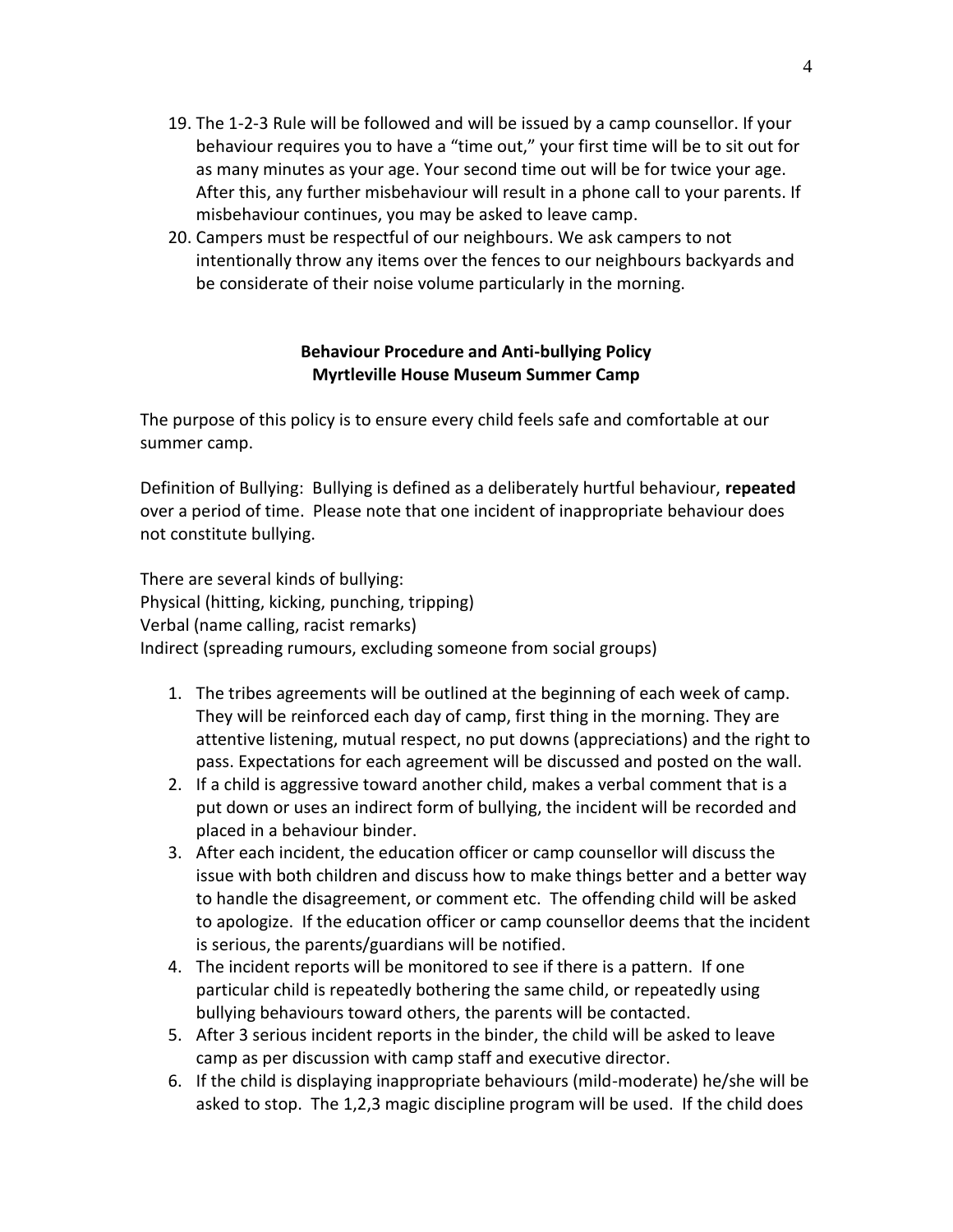not stop, they will be asked once more. If they continue he/she will receive 3 and then a time out will take place. After 2 timeouts, the parent will be notified. After 3 timeouts the child may be asked to leave camp depending on the severity of the incidents. Each case will be discussed with camp staff and executive director. A refund will not be issued for children who are sent home for behaviour incidents

7. An automatic timeout will be issued for severe behaviours and a behaviour report will be written and placed in the behaviour binder.

| Mild - Moderate Behaviours                 | Severe Behaviours                                      |
|--------------------------------------------|--------------------------------------------------------|
| Rude, talking back<br>$\bullet$            | <b>Bullying</b><br>$\bullet$                           |
| Not following rules of the game            | Any violent act which harms another camper or staff    |
| Disobeying                                 | Inappropriate slurs or racial remarks                  |
| Not listening to leaders instructions<br>٠ | Degrading or non-welcoming behaviour                   |
| Name calling                               | Harassing others                                       |
| Poking                                     | <b>Stealing</b>                                        |
| Excluding Others (putdowns)                | Kicking, biting, punching, pushing, fighting           |
|                                            | Swearing                                               |
|                                            | Vandalism in or outside the building or equipment<br>٠ |
|                                            | Repeated incidents of mild-moderate behaviours         |

### *Camper Health and Safety*

Your children's health and safety is our top priority. To help keep our campers safe and healthy you can do a few things:

- Pack a nut free lunch for your children
- Pack a reusable water bottle with your child's name on it
- **Do not bring snacks or treats for the entire camp. We appreciate your generosity but campers will only eat what their parents have packed for them or the treats we have made at camp. If you would like to make a donation to the camp a toy like a Frisbee or soccer ball would be much appreciated.**
- If your child has not been vaccinated against or contracts: Diphtheria, Tetanus, Polio, Measles, Mumps, Rubella, Meningococcal Disease, Pertussis (whooping cough) or Varicella (chickenpox) please let us know. In the event of an outbreak this information is important.
- Let us know if someone not on your authorized pick up list will be picking up your child. We will not release your child to anyone who is not authorized. You can update your list at any time.

### *Refund Policy For Camp at Myrtleville House*

The participant must provide a receipt from Myrtleville House Museum confirming payment.